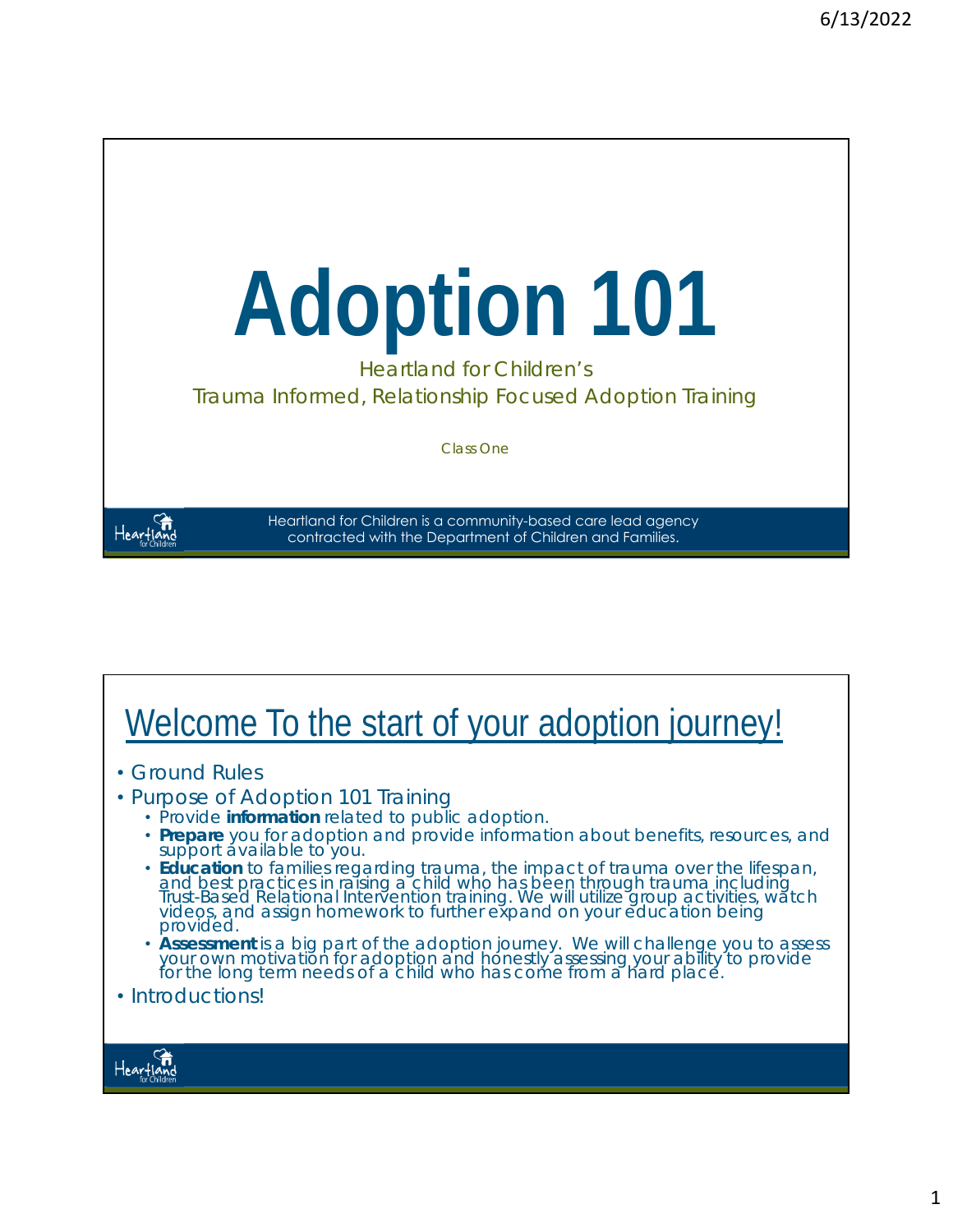

### Families who may struggle with adoption….

- Unresolved loss or trauma
- Possessiveness of the child
- Desperation for a child, resulting in unrealistic expectations or attempts to fill a void
- Need for power & control
- High stress and anxiety
- Desire to "mold" and "remake" a child to fit in their family
- View emotional and behavioral needs as "willful" or "intentional" rather than a trauma response

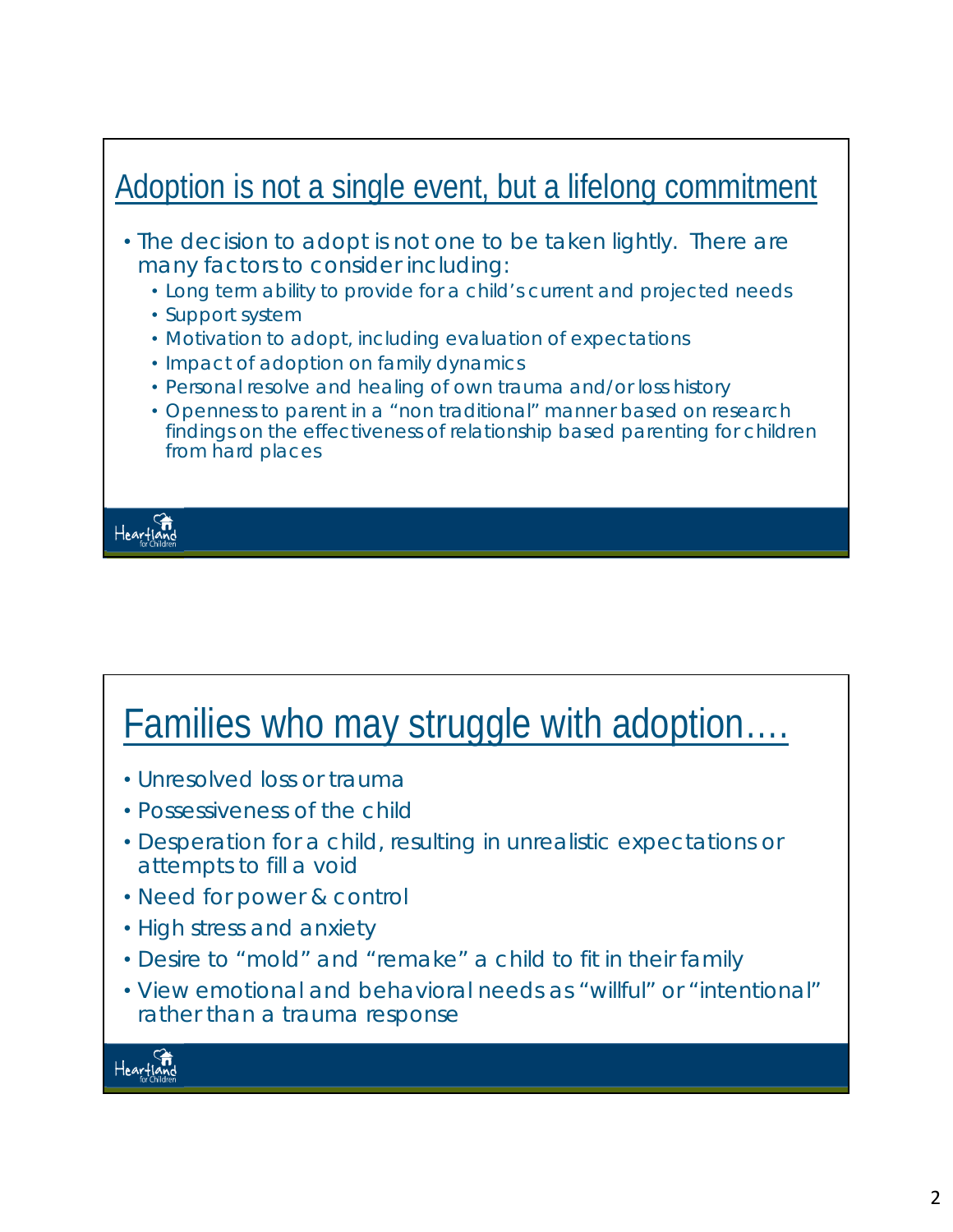#### Characteristics of Successful Adoptive Families • Satisfied with their lives & able to meet own personal needs • Resourceful & have a strong support network • Flexible & has realistic expectations • Likes to give & help others • Tolerant of loss, anxiety, & rejection • Able to delay parental gratification • Involved in the community • Accepting of the birth family and able to talk positively with the child about their birth family • SELF CARE! *" When the caregivers and parents are healthy and strong, their capacity to be present, patient, positive and nurturing is enhanced. When the parent's needs are unmet, it is unrealistic to ask them to play a central role in the child's healing process." Dr. Bruce Perry*  Heartia

## We all want long term success!

• Motivation, support system, self care, and viewpoint regarding trauma and trauma responses are key factors in your ability to provide healing, therapeutic parenting and unconditional commitment!

• Watch this powerful message from Josh Shipp…… *(share this with your support system to help them understand!)*

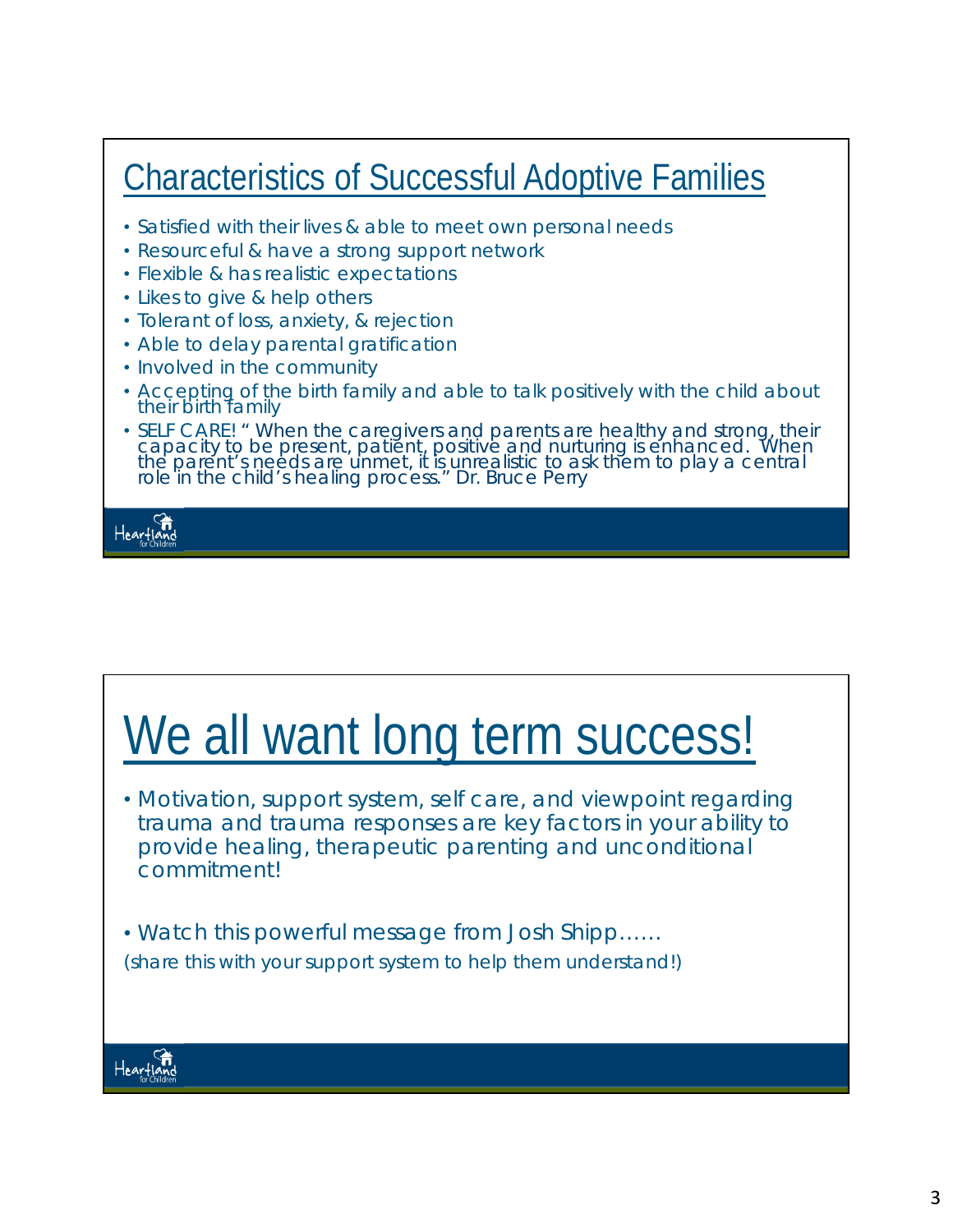

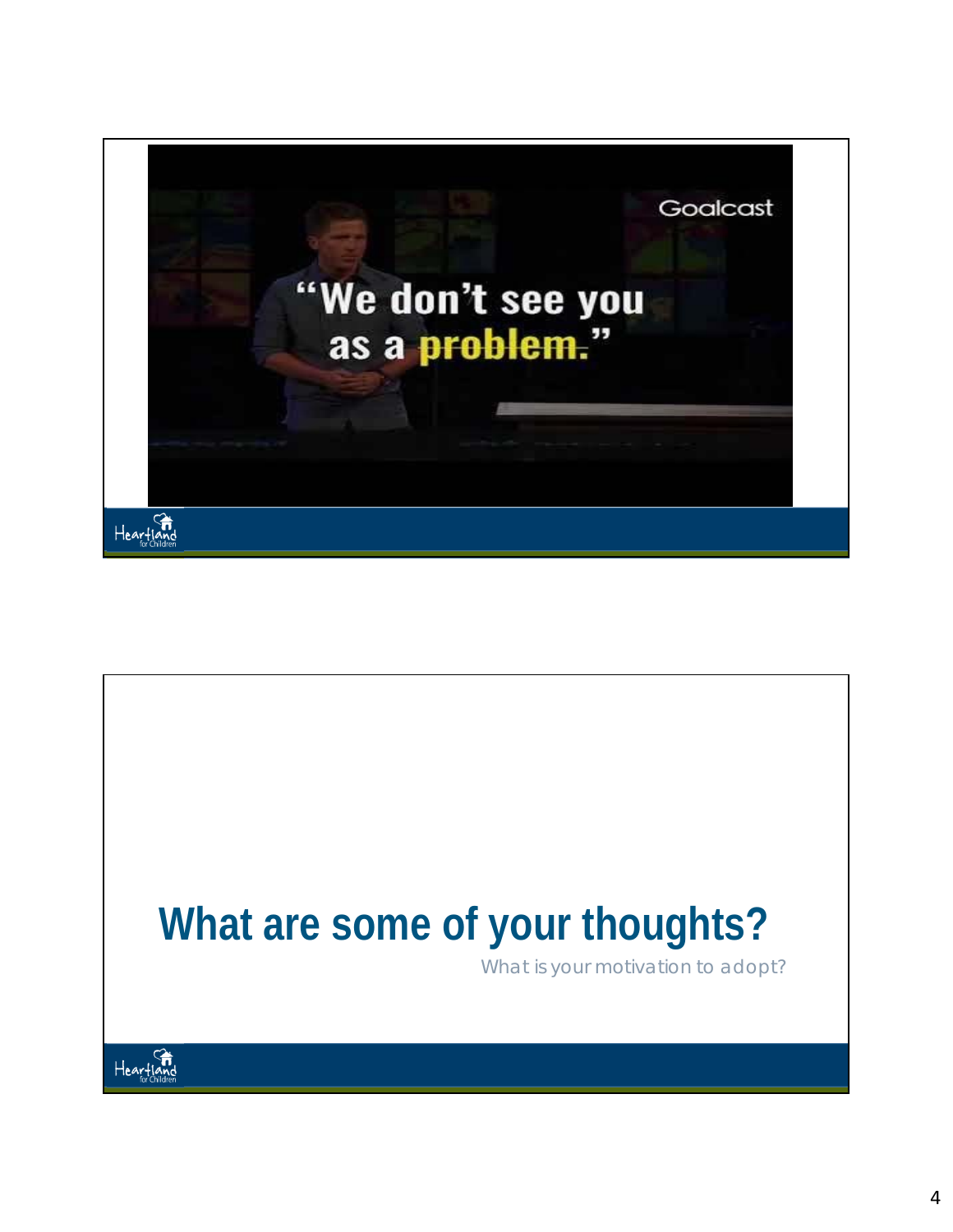#### Let's talk about attachment • Attachment experiences are vital to human development and survival! • "The need for connection is so basic and primal, it operates well below conscious awareness, but influences almost everything that we do. This is why intense feelings, arguments, and strong pressure to either move away from or cling to close relations seem to come from nowhere". Heartland

# Attachment Style

• Did you know that attachment is generational? The mother's adult attachment style match's the child's attachment style 81% of the time! *Thus, the greatest predictor of a child's attachment style is by looking at the parent's attachment style!*

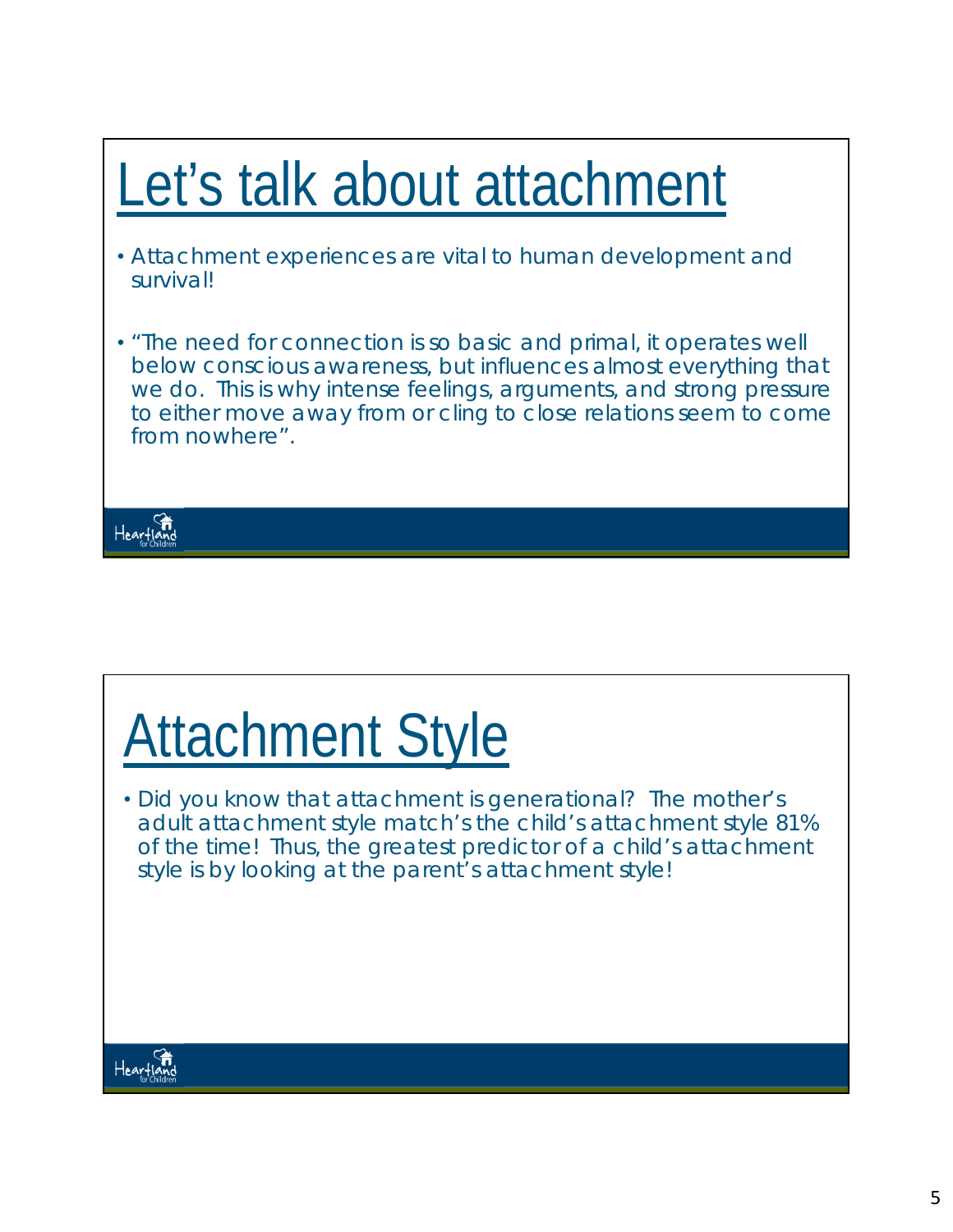

# Ask yourself Where you fall:

- How comfortable am I…..
	- Giving care to others
	- Receiving care from others
	- Negotiating my needs
	- Comfortable in my own skin

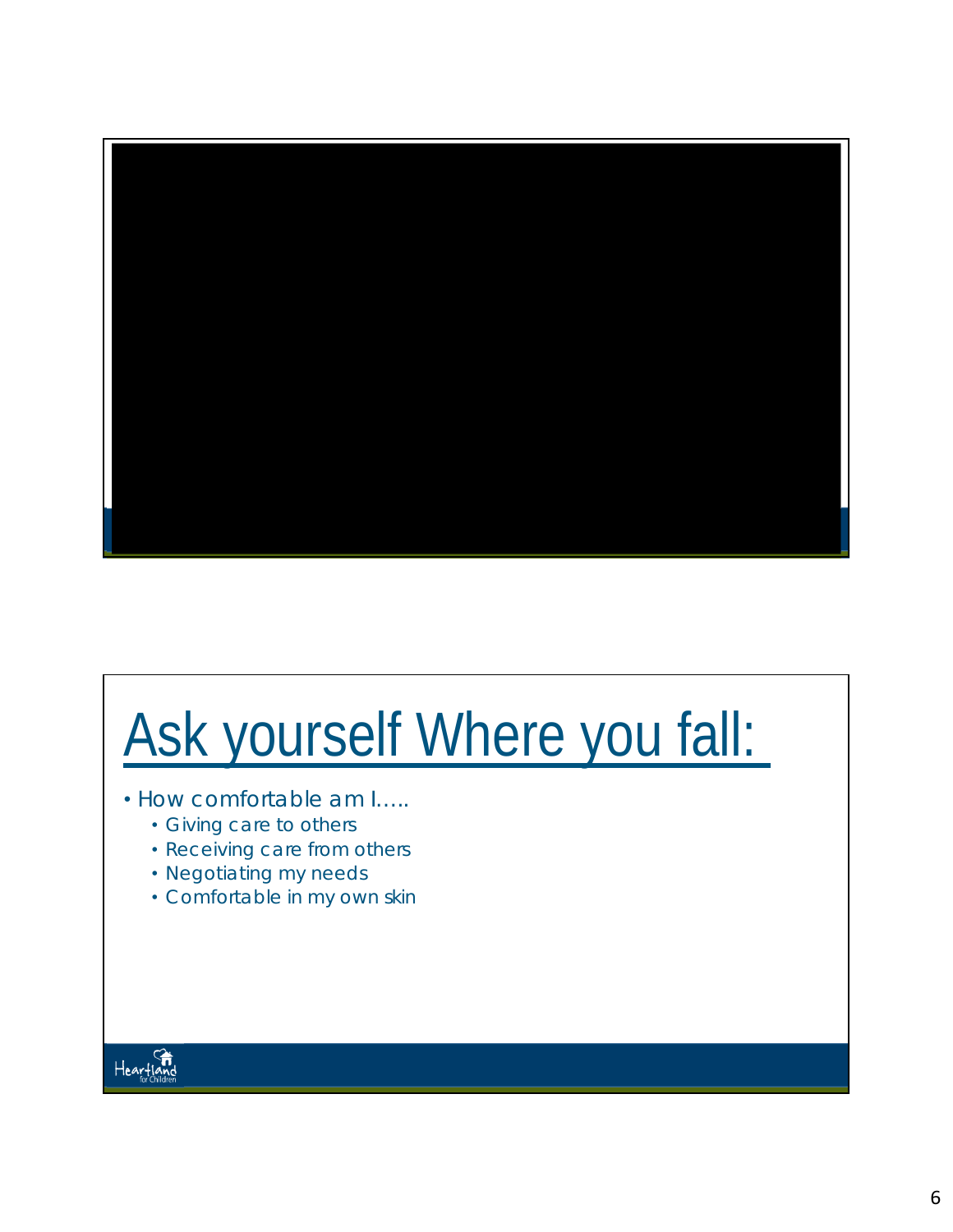

## **Secure or Earned Secure Attachment**

- Caregiver style: Takes delight in their children and meet needs when the child is in distress.
- As adults: High competence, ask for help when needed, give help to others easily, persistent, well liked, creative, trusting, negotiates needs, values relationships over items, socially competent, comfortable in their own skin.

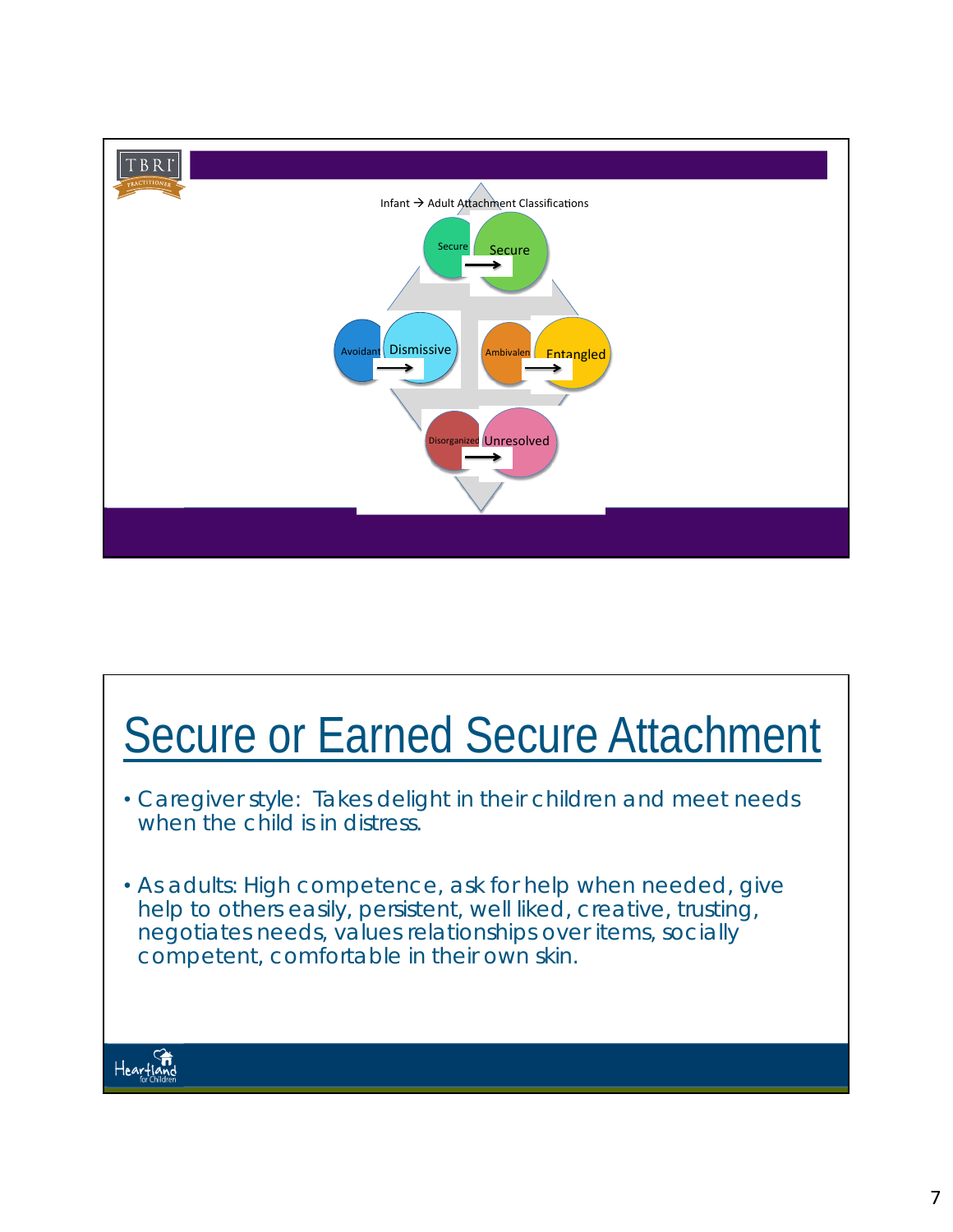# Avoidant….Dismissive

- Caregiver style: Consistently does not delight in their children and do not meet the children's needs when they are distressed.
- As adults: Prefers to be alone, values objects over people, masks vulnerable feelings, less likely to ask for help when needed, seek attention through negative behaviors, uncomfortable with intimacy, difficulty accepting help when distressed, blame others when things go wrong.



## Ambivalent…. Preoccupied/Entangled

- Caregiver style: Inconsistently delights in their children and responding when their child is distressed.
- As adults: Demanding, clingy, needy, difficult to satisfy, low tolerance for frustration, unpredictable, uncomfortable in their own skin, fearful and unsure in relationships, easily upset, and sensitive.

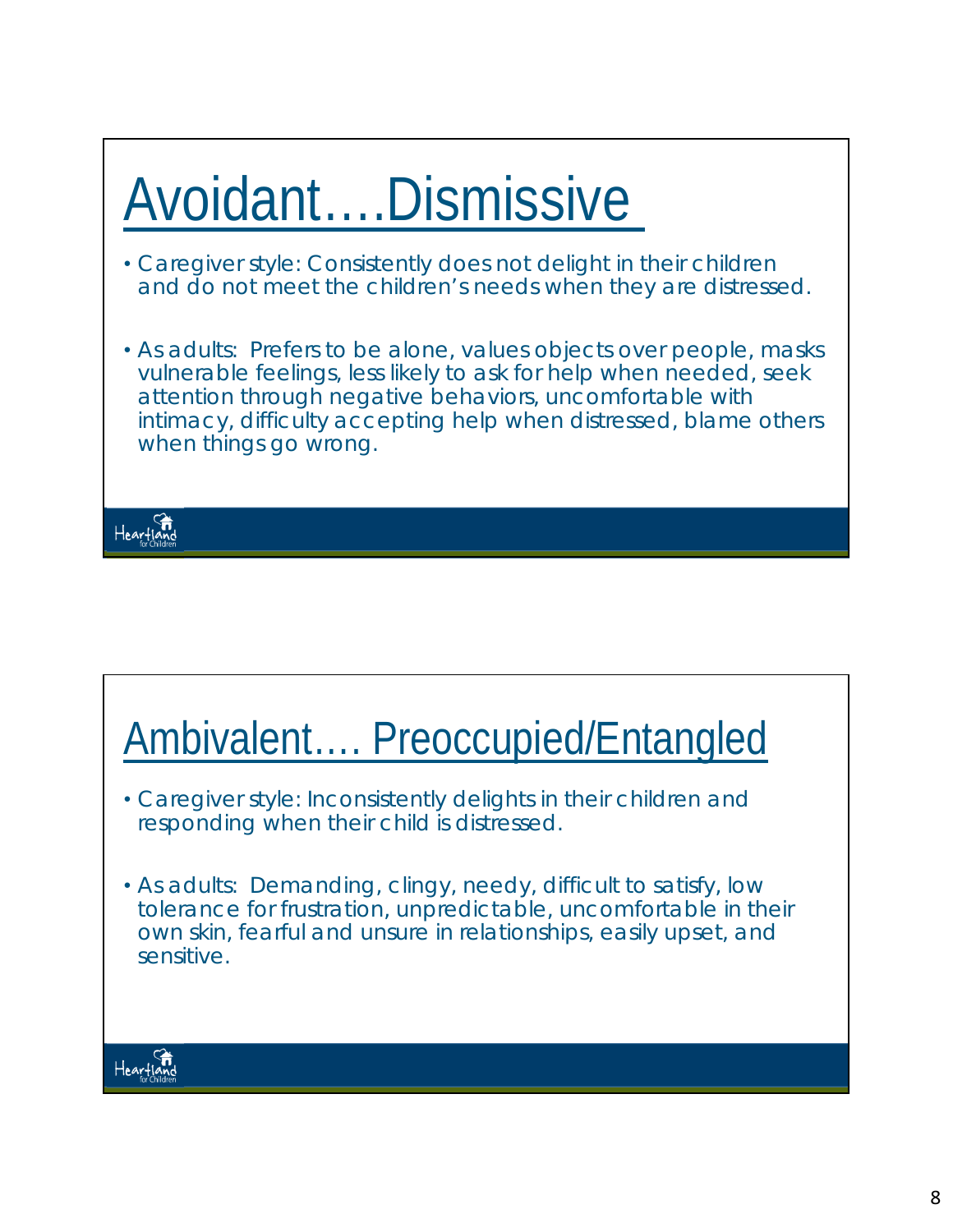# Disorganized… Unresolved

- Caregiver style: They consistently respond to their children in a what that is fearful to their child
- As adults: Chaotic, unpredictable, escalates quickly to fear, aggressive, violent outbursts, withdrawn, unresponsive, confusion when responding to others, less likely to accept comfort from others.



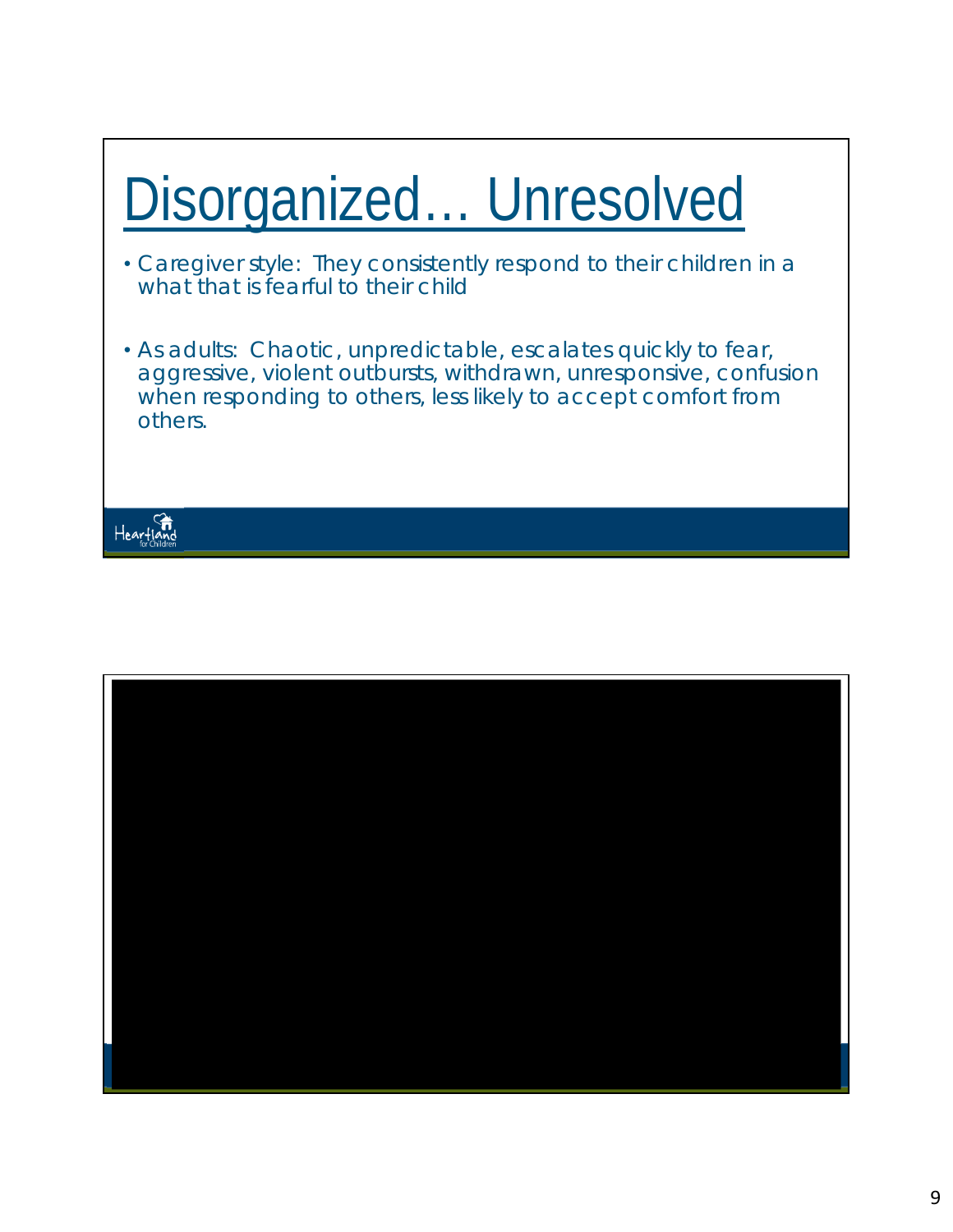# **Mindfulness**

• Best thing you can do as a parent is to make sense of your own life first and be aware of your own attachment style and how it affects you, as well as your parenting!

#### • **HOMEWORK!**

- *Identify at least 3 things that dysregulate, trigger you, or cause you stress*
- *Identify at least 3 ways in which you typically respond when dysregulated/triggered/stressed*
- *Identify at least 3 ways that you can self-regulate in times of dysregulation*
- *With this mindfulness of identifying this about yourself, do you feel it may create change in the way you typically respond to dysregulation/stress/triggers? Please describe.*

Heartland

# Change is Hard!

• We need to have compassion for ourselves, be open and honest with ourselves, and ask for help when needed.